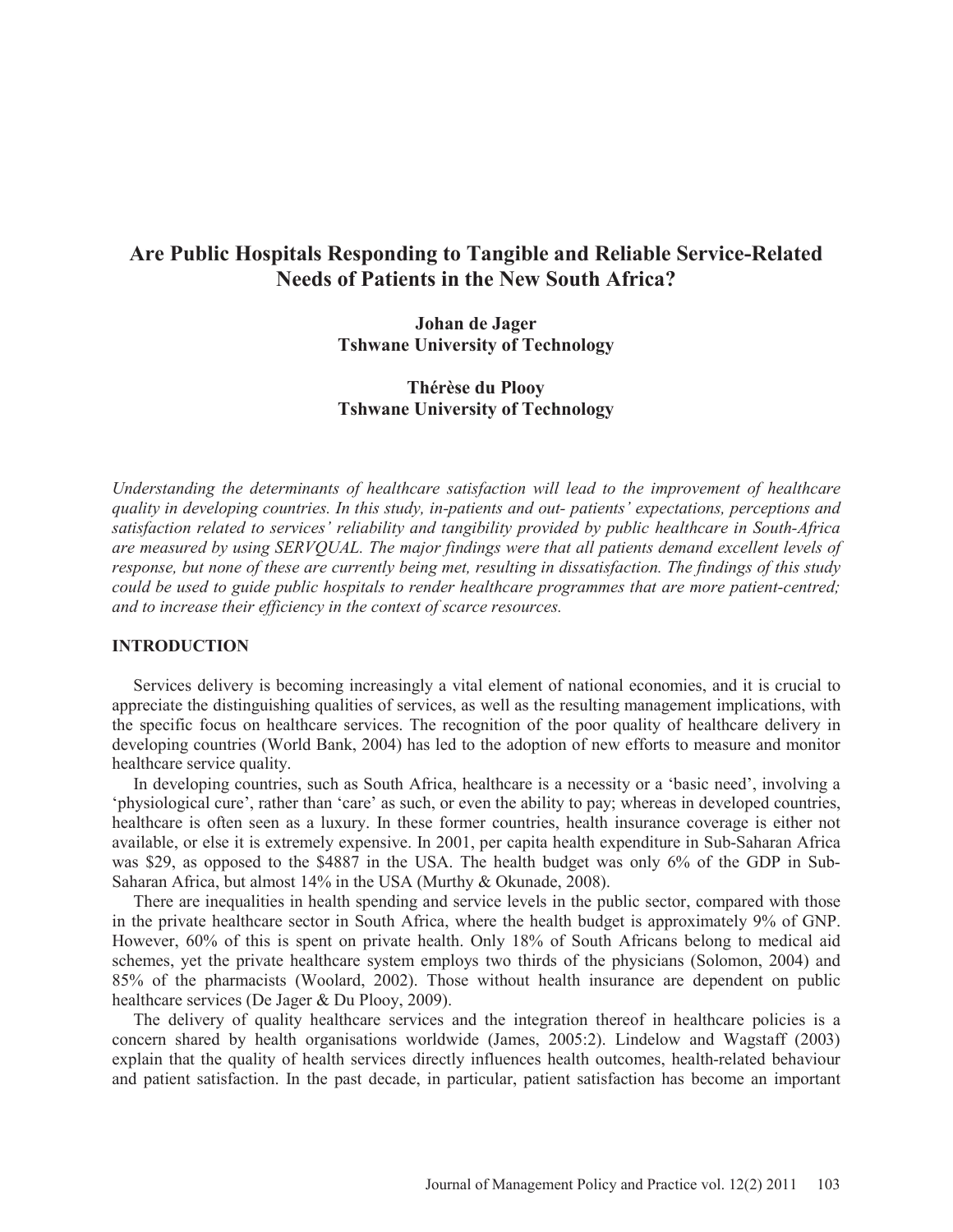performance indicator and outcome of healthcare (Sohail, 2003; Zineldin, 2006; Akter, Upal & Hani, 2008).

 Research into healthcare satisfaction is vital to ensure high-quality care and patient satisfaction, as well as in the optimized use of scarce resources. As this is still limited in South-Africa (Wouters, Heunis, van Rensburg & Meulemans, 2008:210), determining the factors associated with patients' satisfaction is critical for public healthcare providers.

#### **MARKETING STRATEGIES: HEALTHCARE SERVICES**

 According to Conway and Willcocks (2000), and Rivers and Glover (2008), there is a growing acceptance that marketing principles - and more specifically the application of the marketing perspective is an accepted way to approach healthcare. This is supported by Kotler and Armstrong (2010). They are of the opinion that good service firms, like manufacturing businesses, use marketing to position themselves strongly in chosen markets. However, some marketing approaches may be different, because of the nature of the services or the tangible products provided.

 These authors point out that there is a growing acceptance that marketing is more than simply a commercial tool to be used for commercial gain. Its application is being increasingly utilised by organisations where profit is not the major motive for existence. Managing services and implementing relationship-marketing, as well as internal strategies are some of the applications of marketing to healthcare.

 Interactive marketing deals with the relationship that materialises during the consumption of the service process and which involves interaction between systems, physical resources, and employees. Swinehart and Smith (2004) point out that improving internal customer relationships and interactions will reduce redundancy, increase efficiency and satisfaction (Conway & Willcocks, 2000).





Source: Kotler & Armstrong, 2010

 On the other hand, a more strategic approach is required where a relationship-marketing perspective is applied -- to build and maintain a relationship, not only with the resource providers, but also with other customers, including the patient. Patient satisfaction surveys are employed to bridge the gap between the patient and the service provider. These should be done against the background of the intangibility of services, which results in high levels of risk, and the difficulty for the consumer to evaluate the quality, thereby, causing them to rely on personnel information sources, physical evidence and price, rather than on the core service.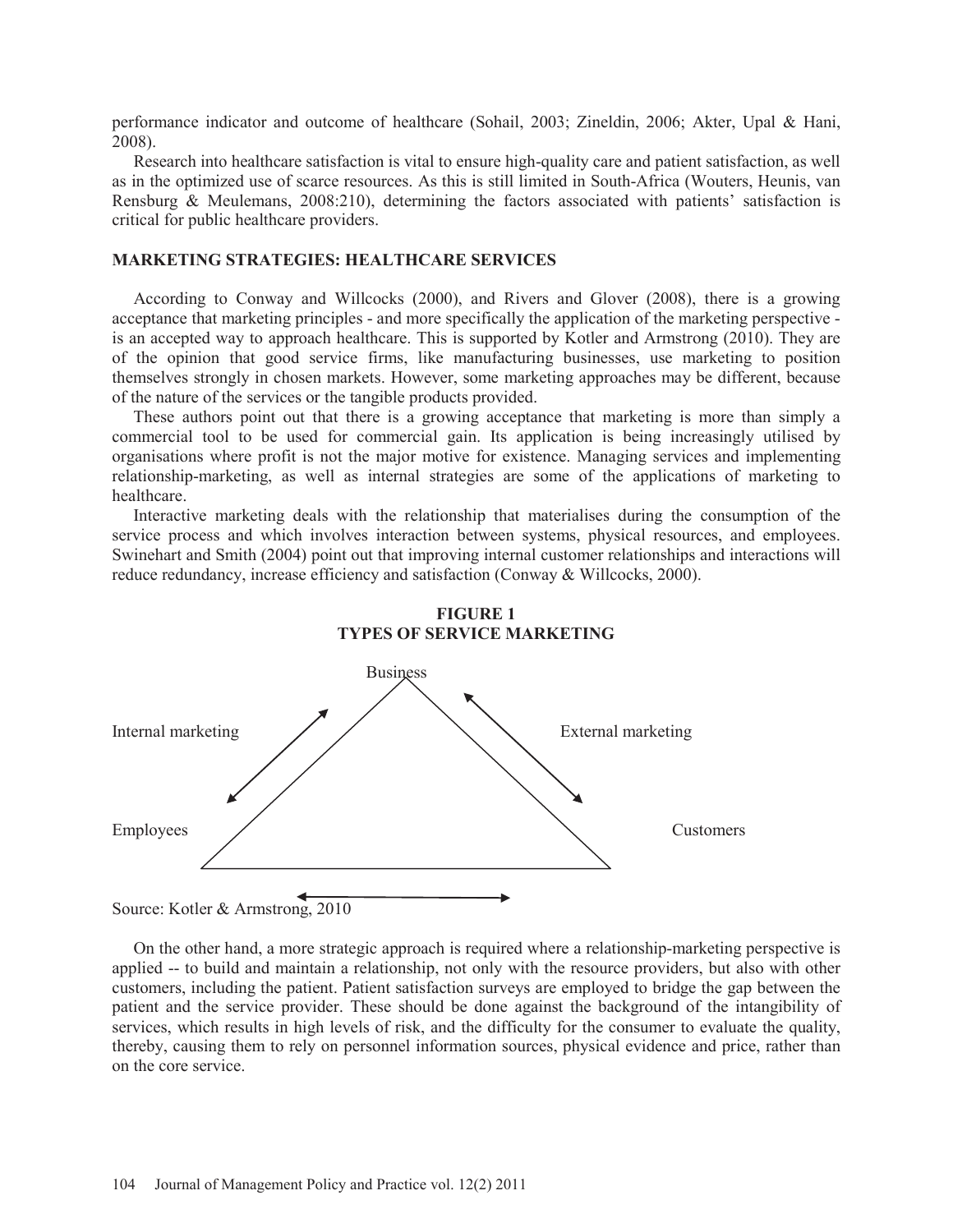Service organisations, in return, react to this by focusing on physical evidence and service quality (Palmer, 2008:11). Service providers in the public healthcare sector should also be aware of the strategic (and management) implications that result from these characteristics.

 A further challenge for managers and service providers in public healthcare arises from the fact that these services are provided by public organisations. The application of marketing to public services is unique and challenging compared with services in the private sector (Palmer, 2008: 37). In the public sector, the choice of the buyers and sellers is much more limited. In public healthcare, patients will only receive treatment at the hospital to which they are designated; and public healthcare organizations at various levels serve specific areas and needs, as determined by the policy of the South African government.

 The aim of the public sector is not to make a profit; and it does not operate within narrow internal financial limits. Its goals are more diverse with various external stakeholders. Public managers have relatively limited discretion regarding the standards and the ways of service delivery, since these are based on legislation and the policies of the government.

 In South Africa, quality public service delivery is the focus of the White paper on the Transformation of Public Services, and is guided by the Batho Pele (a Sotho word meaning "People-First") principle. This philosophy serves as a guideline for public-service delivery in South Africa. It demands that patients should be at the centre of healthcare service delivery that is capable of satisfying the healthcare needs of all South Africans equally.

 Continuous evaluation of the quality delivered by public healthcare organisations in South-Africa is therefore essential in implementing the policies of the government effectively and efficiently (Arries  $\&$ Newman, 2008:41; De Jager, Du Plooy & Ayadi, 2010).

#### **SERVICE QUALITY IN PUBLIC HEALTHCARE**

 The World Health Organization (Wilkinson et al., 2004 in Sajid & Baig, 2007) define the quality of healthcare in terms of its efficiency, cost effectiveness and social acceptability. Two dimensions of service quality are usually considered in the literature, namely functional and technical quality. Functional quality refers to the service quality, as it is perceived by the customers, while technical quality is the actual output of the service that can be measured objectively.

 The technical quality of health care comprises the accuracy of the diagnosis and the prescribed procedures, while functional quality is the manner of delivery of healthcare (Gronroos, 1984). Sohail (2003) notes that patients regard technical quality as being important, but tend to rely on functional quality when evaluating the quality of healthcare, as most patients do not have the necessary knowledge or expertise to evaluate the technical quality. Øvretveit (2004) distinguishes between three dimensions of quality. Patient or client quality -- which is similar to functional quality; professional quality which is related to technical quality; and management quality which refers to the standards for providing services efficiently without waste and following higher-level regulations. This author notes that quality healthcare service does not imply delivering the highest quality of care to all patients, but rather to meeting the needs of those patients most in need, and in a safe and effective way.

 Sajid and Baig (2007) oppose the exclusive and unilateral use of technical criteria, such as mortality and morbidity when assessing the competency of public health providers. They claim that the satisfaction of the patient should be the most important criterion when assessing the effectiveness of all public healthcare systems worldwide. In this context, Andaleeb (2010) warns that this is usually not the case in developing countries, where the service experience of patients has – to date -- been largely ignored by healthcare providers.

 This is problematic because patients' perceptions of healthcare service quality are likely to influence their usage of the available healthcare, as well as their trust in, and attitude towards treatment. These perceptions might even result in patients avoiding the public healthcare system or availing themselves of such services, only as a measure in last resort. Although patient satisfaction should not be the only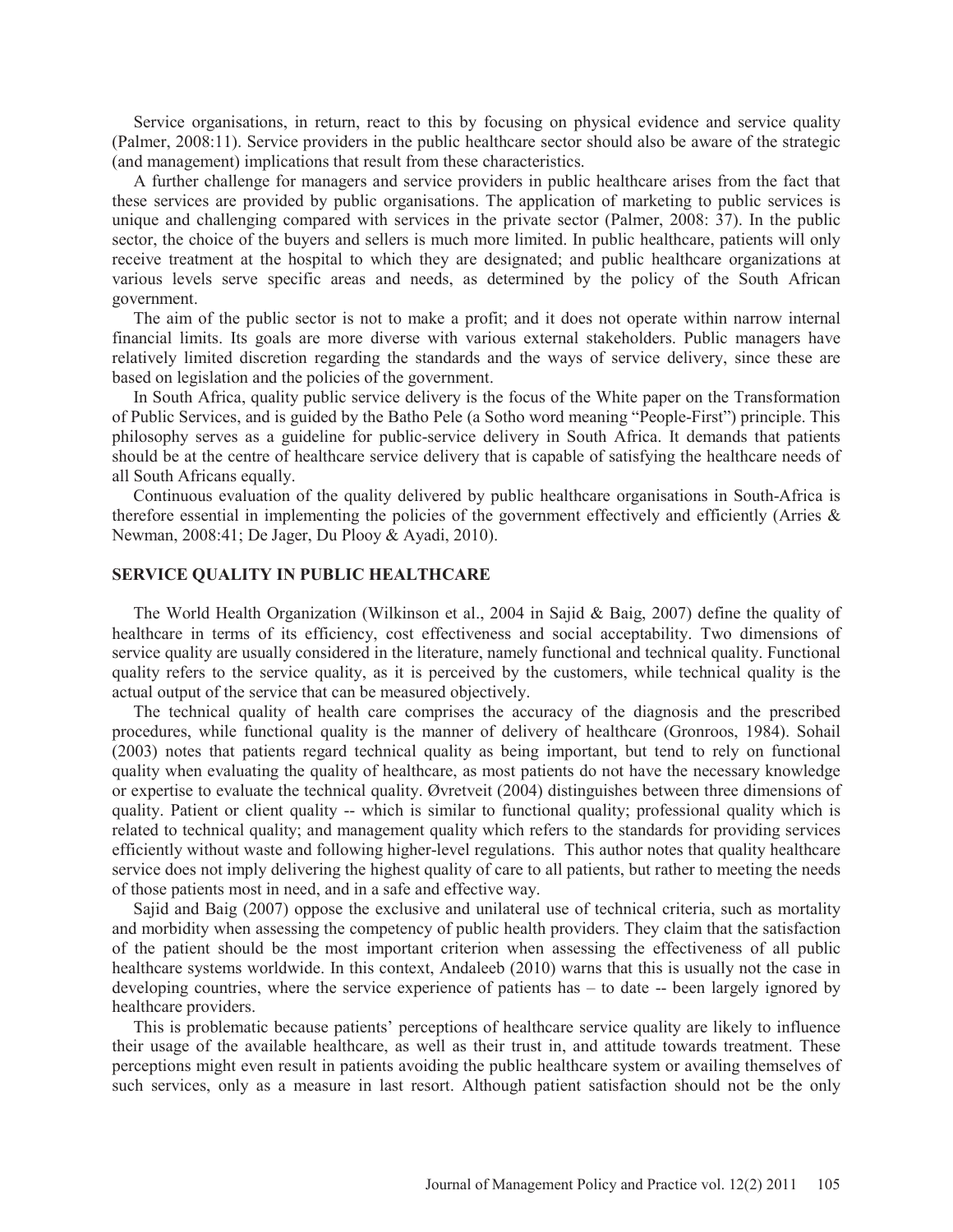criterion when evaluating service quality, it offers valuable information associated with customer retention and patients' wants and needs.

 Investigating patients' satisfaction with healthcare services is seen as a vital and useful tool for the optimum evaluation of healthcare providers. Healthcare quality in the developing countries should be improved for the following reasons: increasing patient dissatisfaction with higher costs (mainly in private hospitals), low quality in public healthcare services, raising service quality in order to increase the income of health workers, the necessity to increase the efficiency and effectiveness of healthcare management, to reduce the exploitation and misuse of medication and medical treatments -- as well as the need to adhere to basic humanitarian principles (Øvretveit, 2004).

 The most popular model of service quality is SERVQUAL, a set of 22 structured and paired questions designed to assess customers' expectations of service provision and the customers' perceptions of what was actually delivered to them. This instrument is structured in five dimensions, namely: Tangibles, Reliability, Responsiveness, Assurance, Empathy: (Parasuraman, et al., 1988:35-43).

 SERVQUAL is widely used by academics and practitioners to measure service quality --including numerous studies on service quality in the healthcare sector (Akter, Upal & Hani, 2008; Sohail, 2003:201). These dimensions of service quality are also applicable to services in the public healthcare sector. Reliability in healthcare implies that a patient will receive the correct treatment. Responsive health service means that patients receive prompt attention by the hospital staff, and that all patients will be treated equally.

 This dimension also implies that the health service is delivered in a polite manner, and that the patient is consulted on the choice of any alternative treatment options. The assurance dimension can be seen as relating to the confidence of the patients in the qualifications and competence of the medical staff. The empathy aspect is reflected by the level of individual attention and care experienced by patients. Tangibles include aspects -- such as the cleanliness and appearance of health facilities and the equipment (Sajid and Baig, 2007).

 Quality within healthcare service delivery refers to services that meet set standards, implying excellence, and that satisfy the needs of both consumers and healthcare practitioners -- in a way that adds significant meaning to both parties' healthcare experiences (Arries & Newman, 2008). Zineldin (2006: 61) suggests that quality healthcare should be regarded as the right of all patients; and it ought to be the responsibility of all the staff within healthcare organisations.

 Internationally, healthcare quality is still a concern, as reflected by the various studies published recently (Sohail, 2003; Zineldin, 2006; Akter, Upal & Hani, 2008). Zineldin, (2006: 61) comment that health quality models applied in the West are not necessarily applicable in developing countries. He explored how patients in Egypt and Jordan evaluate the quality of healthcare delivered at a number of public and private hospitals. Subsequently health attributes found to be appropriate for hospitals in Egypt and Jordan were identified. Two existing models – namely, the technical/functional and SERVQUAL quality models were adopted to develop a new five-quality (5Q) model for healthcare. This includes technical aspects, a functional infrastructure, interaction and atmosphere qualities and services.

 Akter, Upal and Hani (2008) assessed the service quality and satisfaction in suburban public hospitals in Bangladesh. They adopted and applied SERVQUAL to measure the difference between patients' expectations and their perception of the service that was actually delivered according to the following dimensions of service quality: responsiveness, assurance, communication, discipline (adherence to rules and regulations) and baksheesh (additional compensation). It was found that the majority of suburban public hospitals do not meet the patients' expectations on all these dimensions. This inevitably results in dissatisfaction.

 The delivery of public healthcare can be improved by tracking these dimensions. Still, despite the importance of customer satisfaction, research on patients' perceptions of the service quality dimension is limited. This can be problematic, as quality of healthcare is a vital consideration in the strategic marketing of healthcare services. Gunawardane (2004) adds that the publications focusing specifically on the "reliability" aspect of a service are even more limited.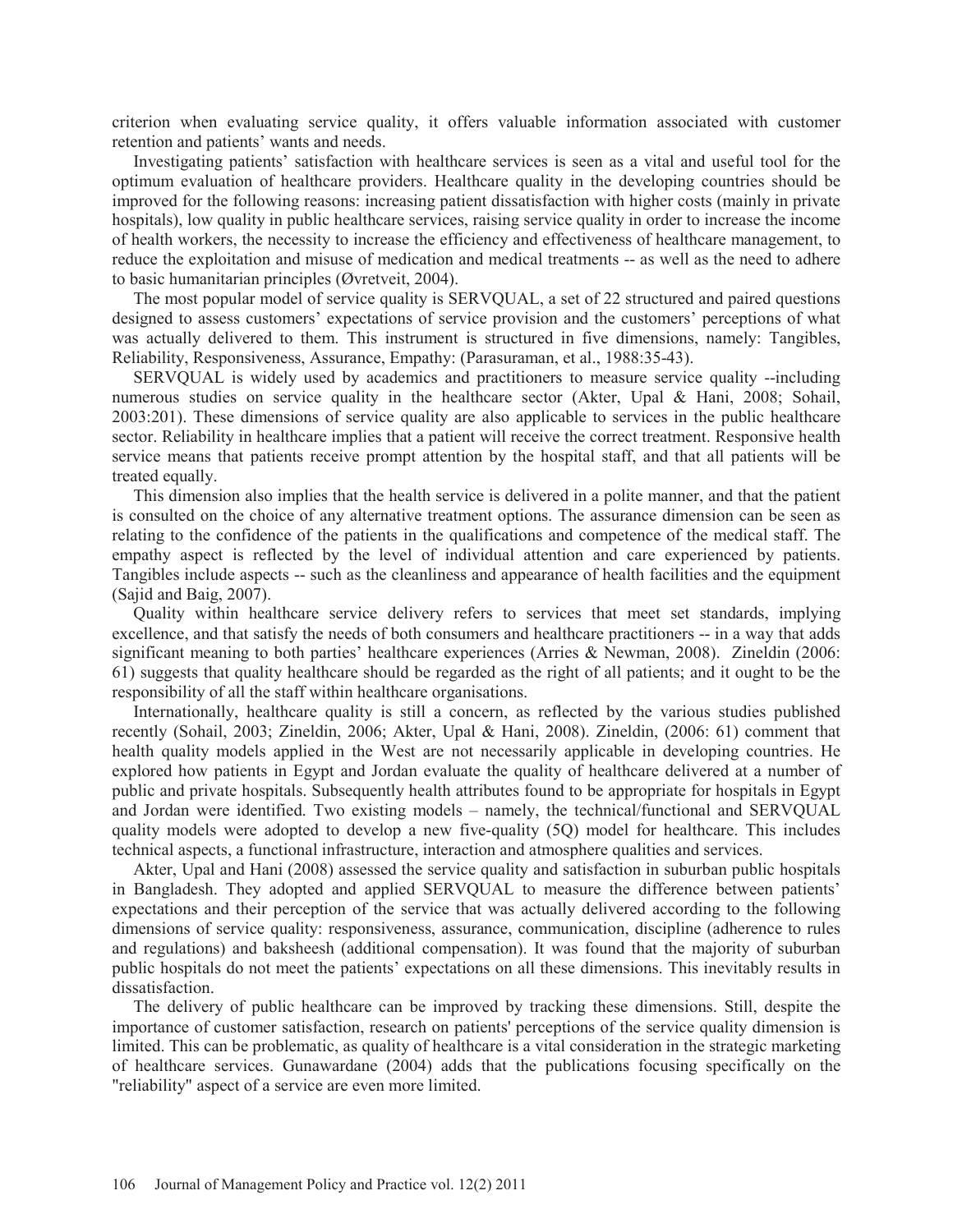The focus of this paper will be on two dimensions: namely, tangibility and reliability. These issues will be discussed in the next section.

#### **HEALTHCARE RELIABILITY**

 Gunes and Deveci (2002) acknowledge that the concept of reliability differs when measuring performances for physical products and services. They describe the reliability of a service process as its ability to meet the specified performance requirements in a given period of time. Standardized numerical measurements that are often used to evaluate the reliability of tangible goods, such as machines, electronic circuits, cars, and equipment cannot be applied directly in a service context, such as healthcare and education systems.

 Gunawardane (2004) notes that an understanding of both technical, as well as functional reliability, is important from a managerial perspective. He explains that these two dimensions can be applied to both products and services. The actual physical performance can be evaluated objectively by measuring the physical error or failure rate of the product or service. Management can use this as an indication of the level of performance, whereas the customers' subjective expectations and perceptions can guide management in establishing the minimum acceptable level of reliability. This is a concept is related to the so-called "zone of tolerance" often documented in the area of perceived service quality (not specifically service reliability) (Parasuraman et al., 1991).

 Unlike pure goods, pure services are co-produced with customers; and the production usually involves more human involvement; it adds greater inherent variability to the service production process (Berry & Parasuraman, 1991). The unmanaged variability in the quality of the customers' experience represents a significant threat to the enterprise's sustainability, because customers experience variation, not averages (Fleming, Coffman & Harter, 2005 in Kerfoot, 2007).

 This implies that one moody nurse or one disrespectful doctor who interacts with a patient is a potential source of variation from the ideal that would spoil the patient's total perception and future loyalty, behaviour and "word-of-mouth". Performing a service consistently and accurately is central to services' marketing excellence (Berry & Parasuraman, 1991). This potential variability in healthcare services can be minimized by maintaining or improving the reliability (Grönroos, 1990).

 Consistent, reliable service quality offers an important benefit to consumers -- inasmuch it limits their expectations, by reducing the need for any recurrence of service recovery. The concept of reliability differs when measuring the performance of physical products and services. The reliability of a service process refers to its ability to meet its specified performance requirements in a given period of time. Performing a service dependably and consistently is central to services' marketing excellence (Berry & Parasuraman, 1991). Several studies examining how patients evaluate heathcare quality found that service reliability is one of the most critical dimensions (Youssef, Jones & Hunt, 1996; Sewel, 1997; Jabnoun & Chaker, 2003).

#### **THE PHYSICAL ENVIRONMENT OF HEALTHCARE**

 "Atmospherics" refers to the tangible or physical aspects in a service environment that influence customers' purchasing intentions. Hence, service providers can use atmospherics to increase the satisfaction, patronage, and word-of-mouth recommendations of customers (Swan, Richardson & Hutton, 2003). According to Boshoff and du Plessis (2009:248-249), physical evidence comprises the environment in which the service is delivered -- as well as any tangible cues, such as the appearance of the building, interior decoration, uniforms, parking, equipment and facilities.

 The physical service environment plays a significant role in customers' evaluation of their service experience, and influences their evaluation of service delivery, as well as service quality perceptions. Physical aspects largely influence the opinions of customers when assessing intangible goods or service, since they often find components of service delivery too complex to evaluate. The physical environment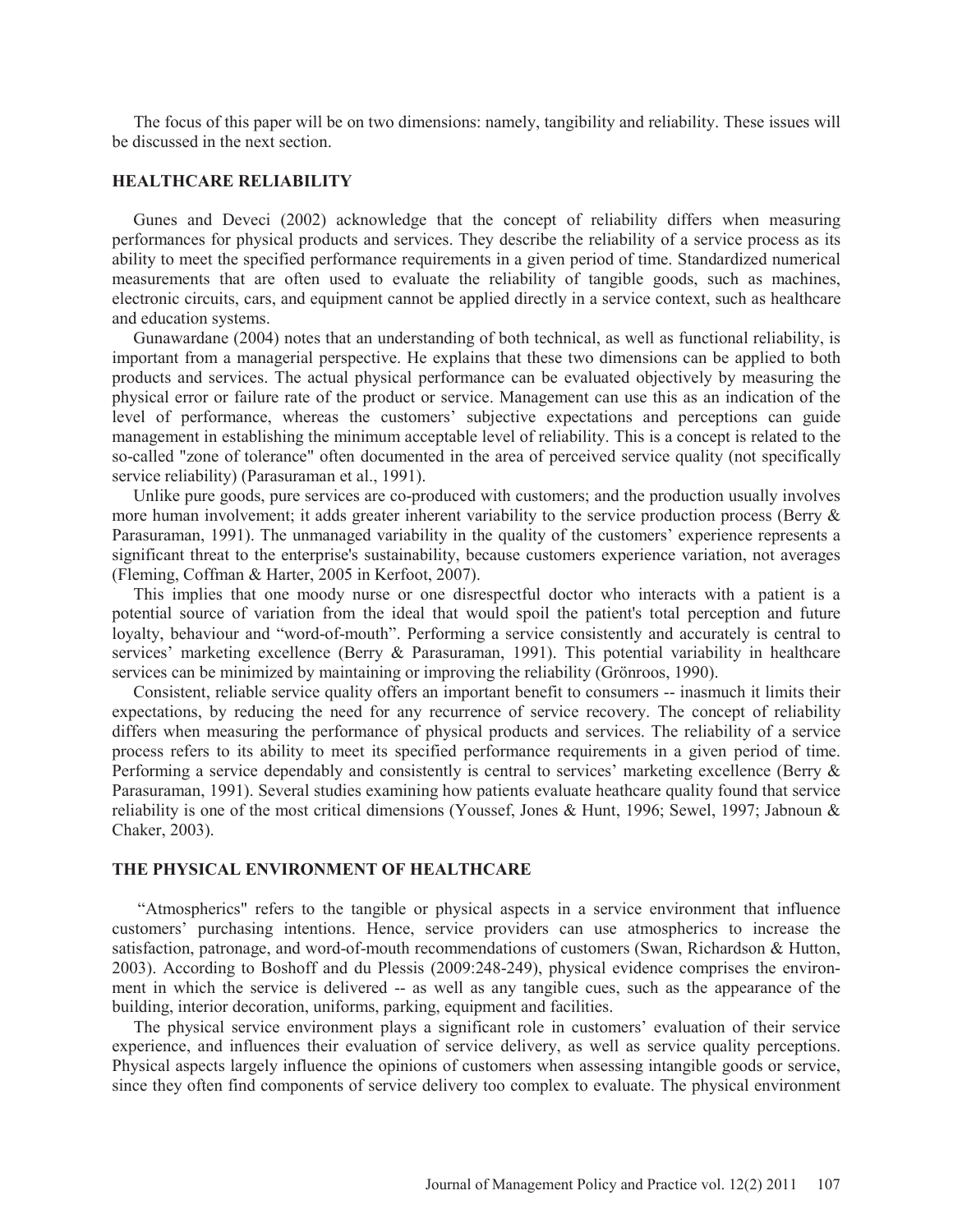in healthcare can, for example, communicate empathy and reassurance -- even when the patient is still waiting in the reception area.

 There seems to be agreement in the literature that the physical environment, as one of these dimensions, plays a critical role in patients' evaluation of healthcare services. However, several authors (Hutton & Richardson, 1995; Tsai, Wang, Liao, Lu, Sun, Lin and Breen, 2007) comment on the limited empirical research on the physical aspects or tangible environment of public healthcare.

 Bakera and Lamb (1992) found that the physical environment in healthcare service delivery has an effect on the communication between patients, doctors and nurses; and it can help to create or even to improve positive attitudes in patients. They suggest that the tangible dimension in healthcare delivery should be to create and enhance positive service quality perceptions, and to guide hospitals in their market segmentation, targeting, and positioning (1992).

 Ulrich, Quan, Zimring, Joseph and Choudhary ( 2004) from the field of architecture explored more recent areas of research on the physical environment in healthcare, including the design characteristics, such as single rooms versus multi-bed rooms, noise levels, lighting, ventilation, ergonomic designs, supportive working environments and layout. They argue convincingly that the physical environment where the healthcare service is delivered can facilitate positive outcomes for patients, as well as for the staff.

 Several previous studies have explored the physical environment in healthcare settings. For example, Woodside Frey and Daly (1989) found that the location, equipment and facilities of the hospital were considered as critical issues by patients. Vandamme and Leunis (1993) reported that the most important dimensions defining overall service quality in a public hospital in Belgium were tangibility and assurance.

 Hutton and Richardson (1995) found that the physical surroundings and sensory stimuli of healthcare facilities have an impact on patients' behaviour and that a positive experience with this environment will increase their satisfaction, their evaluation of the service quality, and any likelihood to return to this setting in the future. Sohail (2003) found that patients from private hospitals in Malaysia had expectations with regard to modern equipment, the visual appearance of the facilities and the professional appearance. Mostly, these were met because, originally, they had had relatively low expectations.

 Kara, Lonial, Tarim and Zaim (2005) empirically categorised healthcare service quality determinants as tangible or intangible. They concluded that there is a real difference between the tangible and intangible factors that influence the service quality. It was found that the intangible factors were more important than the tangible ones in the hospital environment in Turkey. The relative unimportance of tangible factors in the healthcare of developing countries is worth mentioning, since the most valued dimensions were intangible.

 The authors suggest that this is most probably due to two factors. Firstly, health services deal with human health and life. Thus, they are basically sensitive to intangible factors -- including reliability, courtesy, responsiveness and empathy. Secondly, the relative importance of intangible factors is influenced by culture and the intrinsic values of a country.

Swan, *et al.* (2003) found that patients in attractive hospital rooms evaluated doctors and nurses more positively and reported higher overall satisfaction compared with those in typical hospital rooms. Tsai, *et al.* (2007) investigated out-patients' perceptions of the physical environment of the waiting areas in a large medical centre in Taiwan. They found that out-patients' satisfaction levels differed significantly in terms of gender, age, visiting frequency, and visiting time.

#### **HYPOTHESIS**

Three primary hypotheses are tested for the reliable construct namely:

#### **Hypothesis 1**

Ho: In- and out-patients have the same level of expectations with regard to the hospital's reliable related service construct.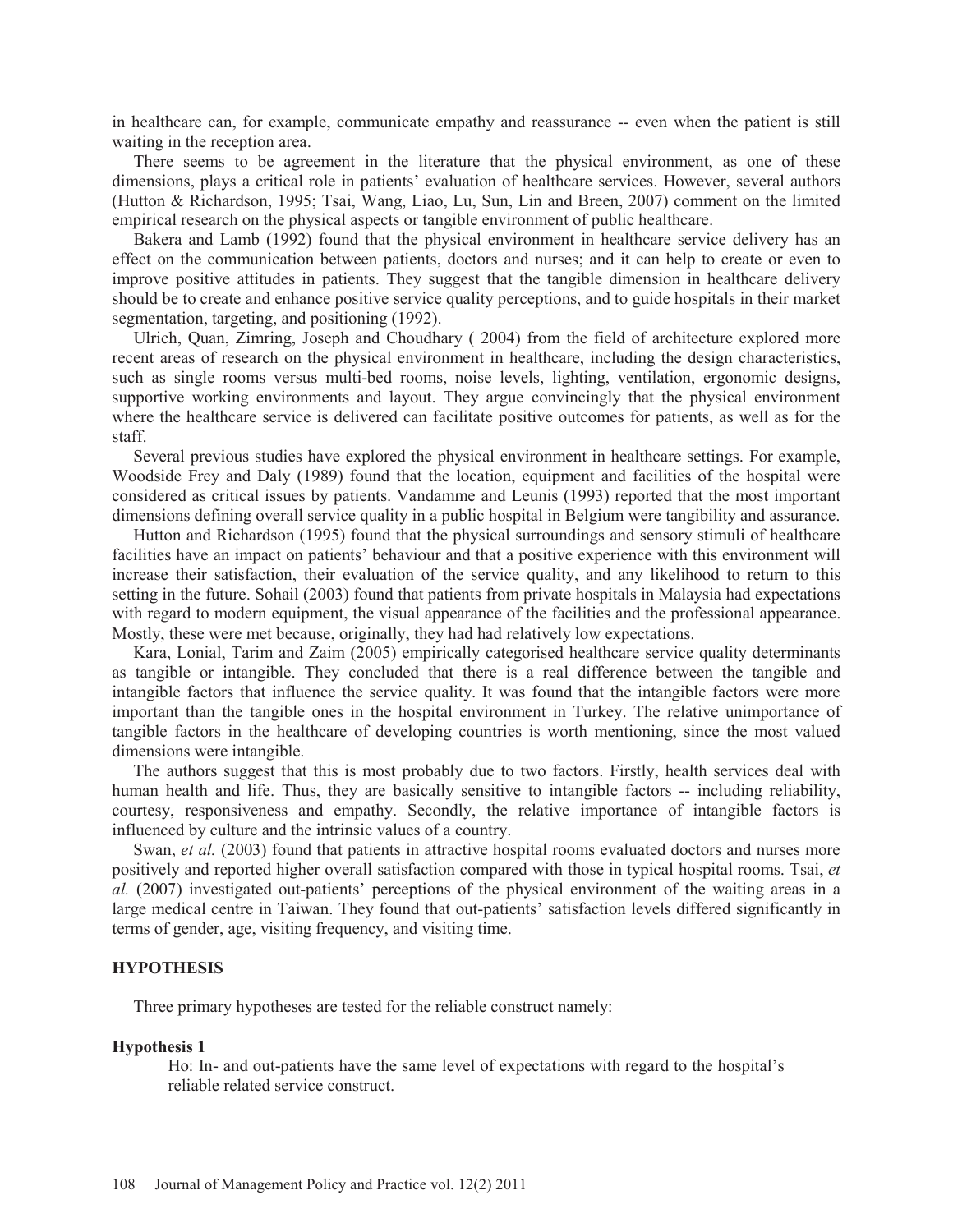If the Ho hypothesis is accepted, then it can be assumed that equality exists amongst in- and outpatients, and that all patients expect the same level of treatment with regard to reliability. On the other hand, if the Ho hypothesis is rejected, it is assumed that in- and out-patients' inequality exists in terms of their expectations.

#### **Hypothesis 2**

Ho: There exist no significant differences between in- and out-patients with regard to the perceived performance of the hospital in terms of reliable hospital services.

#### **Hypotheses 3**

Ho: There exist no significant differences between in- and out- patients' satisfaction levels with regard to the hospital's reliable service construct.

 If the Ho hypothesis is accepted, then it implies that the expectations of patients are being met, leading to a feeling of satisfaction. On the other hand, if the Ho hypothesis is rejected, then it may be assumed that patients' expectations are not being met, which may lead to a feeling of dissatisfaction. The null hypothesis is tested at a 0.05 significance level.

Three primary hypotheses are tested for the tangibility construct namely:

#### **Hypothesis 1**

Ho: In- and out-patients have the same level of expectations with regard to a hospital's tangibility construct.

 If the Ho hypothesis is accepted, then it can be assumed that equality exists between in- and outpatients, and that all patients expect the same level of treatment with regard to tangibility. On the other hand, if the Ho hypothesis is rejected, it may be assumed that in- and out-patients' inequality exists in terms of their expectations.

#### **Hypothesis 2**

Ho: There exist no significant differences between in- and out-patients with regard to the perceived performance of the hospital in terms of tangibility.

#### **Hypotheses 3**

Ho: There exist no significant differences between in- and out patients' satisfaction levels with regard to the hospital's tangible service construct.

 If the Ho hypothesis is accepted, then it implies that the expectations of patients are being met, leading to a feeling of satisfaction. On the other hand, if the Ho hypothesis is rejected, then it may be assumed that patients' expectations are not being met, which may lead to a feeling of dissatisfaction. The null hypothesis is tested at a 0.05 significance level.

## **PURPOSE AND OBJECTIVES OF THE RESEARCH**

 The purpose of this paper is to examine tangibility and reliability as determinants of service quality in a government-controlled hospital in South Africa.

The objectives of this study are twofold namely: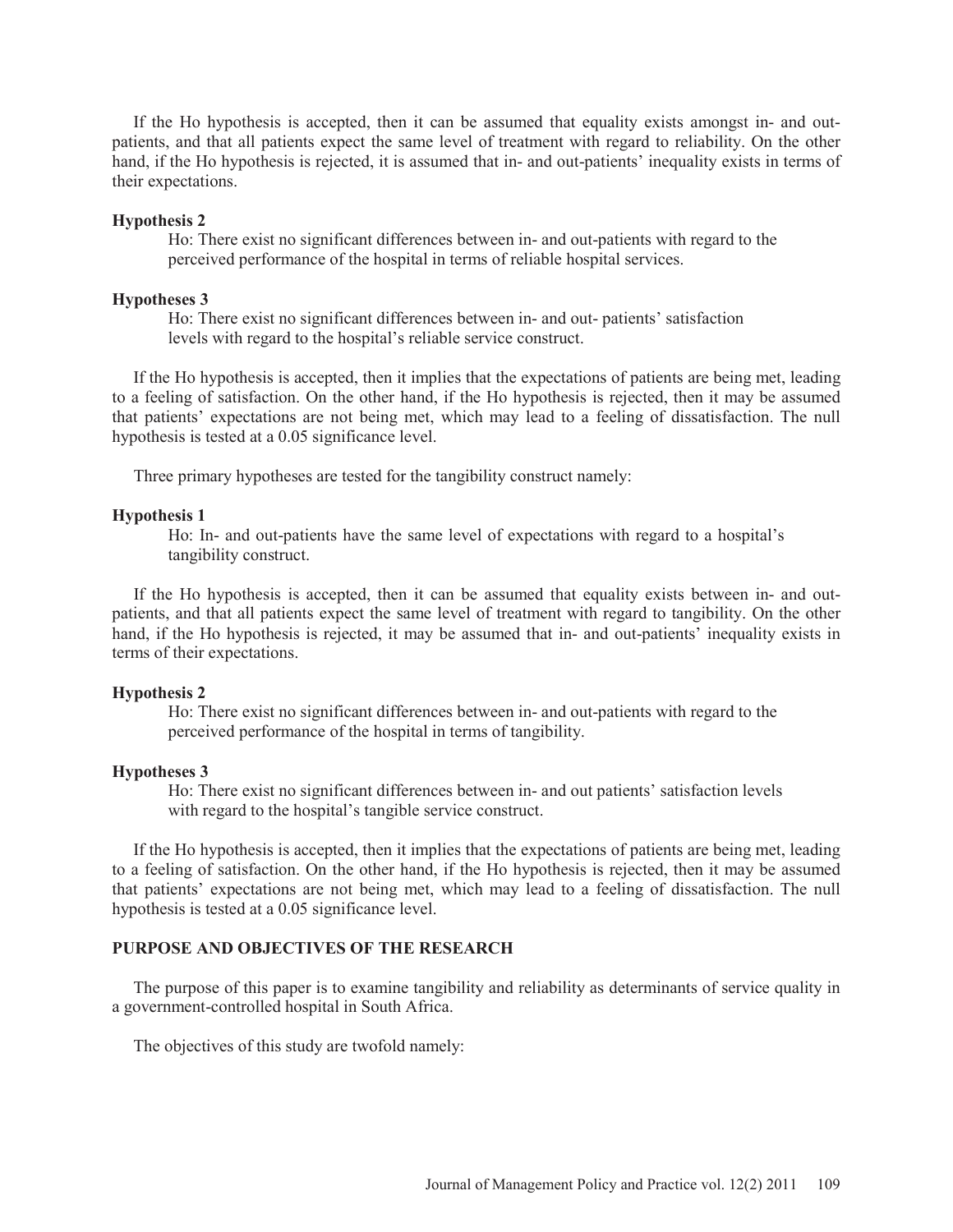- To determine if equality exists between in-patients and out-patients for both the service tangibility and reliability constructs in terms of the expectations of patients in a government-controlled hospital in South Africa (expectations).
- To determine if equality exists between in-patients and out-patients for both the service tangibility and reliability constructs provided to patients in a government-controlled hospital in South Africa (perceived performance).
- To determine whether the expectations of in-patients and out-patients on how hospital staff respond to their needs in terms of the tangible and reliability constructs variables, are being met (satisfaction).

 In-patients refers to patients admitted in the hospital, while out-patients refers to patients who receive medical consultation and/or treatment without being admitted.

#### **RESEARCH METHODOLOGY**

 The research methodology that was used for the investigation is subsequently explained. The data analysis illustrates the levels of importance, the perceived performance, and consequently, the satisfaction of these two dimensions of service quality for in- and out- patients of the hospital, namely, tangibility and reliability. The SPSS version 17.0 statistical package was utilised to analyse the data. For this analysis, the Kolmogorov-Smirnov Test was employed, based on the assumption that if the significant values exceed 0.5, normality could not be assumed; and the researchers would have to rely on employing nonparametric analysis techniques. As normality could not be assumed after applying the Kolmogorov-Smirnov Test, the researchers employed the Kruskall Wallis test to test the null hypothesis -- and the alternative hypothesis that there exists no significant difference between the levels of importance and satisfaction between the two groups, respectively; and that there exist significant differences between the two groups of patients.

#### **The Sample Framework, Measuring Instrument, Data Collection and Analysis**

 A service satisfaction survey was conducted in 2007 amongst patients treated at a provincial hospital in Gauteng, South Africa. The attitudes of the patients were tested regarding pre-identified service quality aspects related to healthcare. A total of 448 patients (205 in- and 242 outpatients) were personally interviewed during the research. Although an attempt was made to select the patients randomly, this was not always possible because some of the patients were not able -- or willing -- to complete the questionnaires. In such cases, substitutes were selected to overcome the problem of non-responses.

 The expectations and perceptions of in- and out-patients with regard to the hospital's tangibilityrelated services are reported in this paper. The two dimensions represented a mirror-image of each other. Similarly, the expectations and perceptions of in- and out-patients with regard to the hospital's reliabilityrelated services are reported in this paper.

 A five-point Likert type scale was used to measure the levels of perceived performance of the hospitals, as well as the expectation levels of the patients. Respondents were asked to indicate their evaluation on the scales, in which  $1 =$  Very important (Excellent), and  $5 =$  Not important at all (Not good at all.)

 Altogether 11 items were included in the tangible dimension presented by the hospital. Similarly, seven items were used to measure the reliability-related service construct offered by the hospital. An item analysis was carried out to test the reliability of the questionnaire. Overall Cronbach coefficients -- of Alpha of 0.88 and 0.91 -- were measured for expectations and performance, respectively. Data were captured by a trained assistant and analysed using the SPSS version 17 statistical package. Data were analysed after grouping the list of 18 pre-identified service-related variables into two service-related groupings. Only the tangibility and reliable dimensions were analysed for the purposes of this paper.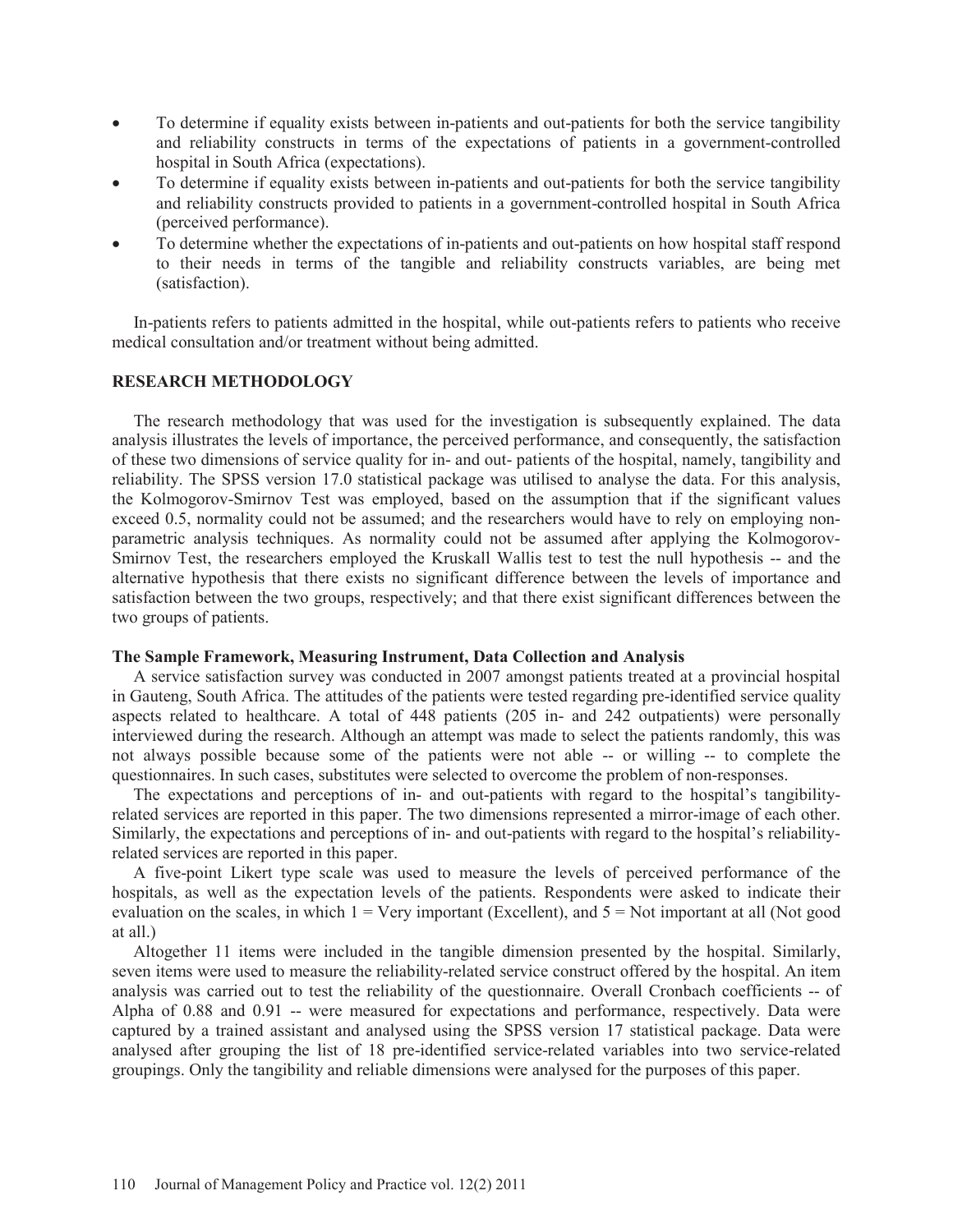#### **FINDINGS**

 Table 1 indicates that the most important variable in the tangibility category is the general condition of the equipment. This variable was rated as being the most important variable, by the in-patients, while the out-patients rated it second. However, no significant differences exist between the two sample groups. The neat appearance of staff members was rated in the second most important position. Out-patients rated it first, while it was rated second by in-patients. No significant differences were measured between the two sample groups. Overall, the cleanliness of the ablution facilities was rated third, while these items were rated second and third by the out-patients and in-patients, respectively.

 Overall, the two least-important variables in this category were the convenience of parking and the quality of the cafeteria services. Both sample groups rated these two variables as either the least or second-least important variable.

|                                             |     | <b>In-patients</b> |            |                        | <b>Out-patients</b> | <b>Total patients</b>  |            |               |
|---------------------------------------------|-----|--------------------|------------|------------------------|---------------------|------------------------|------------|---------------|
| <b>Tangibility:</b>                         | N   | <b>Mean</b>        | <b>Std</b> | <b>Mean</b>            | <b>Std</b>          | <b>Mean</b>            | <b>Std</b> | Exp<br>Kruska |
| General condition of<br>equipment           | 448 | 1.71<br>1          | 1.01       | 1.73<br>$\overline{2}$ | 1.09                | 1.71<br>1              | 1.05       | 0.984         |
| Visual appearance of<br>Physical facilities | 448 | 1.89<br>4          | 1.06       | 1.95<br>6              | 1.11                | 1.91<br>6              | 1.09       | 0.574         |
| Neat appearance of staff                    | 448 | 1.79<br>2          | 0.91       | 1.69<br>1              | 0.86                | 1.74<br>$\overline{2}$ | 0.89       | 0.242         |
| Convenience of parking                      | 448 | 3.07<br>11         | 1.24       | 2.6<br>10              | 1.65                | 2.85<br>11             | 3.34       | 0.096         |
| Availability of adequate<br>seating         | 448 | 2.22<br>9          | 1.29       | 2.03<br>7              | 1.25                | 2.13<br>8              | 1.29       | 0.059         |
| Quality of cafeteria services               | 448 | 2.62<br>10         | 1.66       | 2.62<br>11             | 1.71                | 2.62<br>10             | 1.68       | 0.826         |
| Cleanliness of ablution<br>facilities       | 448 | 1.83<br>3          | 1.32       | 1.73<br>$\overline{2}$ | 1.23                | 1.79<br>3              | 1.28       | 0.473         |
| Clear and informative<br>signage            | 448 | 1.99<br>$\tau$     | 1.22       | 1.79<br>5              | 1.08                | 1.89<br>5              | 1.16       | 0.060         |
| Visibility of Staff identity                | 448 | 1.96<br>6          | 1.2        | 2.08<br>8              | 1.27                | 2.02<br>7              | 1.24       | 0.471         |
| Cleanliness of corridors                    | 448 | 1.9<br>5           | 1.2        | 1.74<br>$\overline{4}$ | 0.86                | 1.83<br>$\overline{4}$ | 1.06       | 0.578         |
| Noise level of corridors                    | 448 | 2.03<br>8          | 1.18       | 2.32<br>9              | 1.32                | 2.16<br>9              | 1.26       | 0.011         |

**TABLE 1 TEST FOR DIFFERENCES WITH REGARD TO EXPECTATIONS ON TANGIBILITY CONSTRUCTS** 

*\*Significant on 0.95 level Std= Standard deviation* 

 Table 2 indicates the perceived performance of the tangible variables categorised under the construct. The neat appearance of the staff was overall perceived as the best. While in-patients also perceived it best, it was perceived second best by the out-patients. However, no significant differences were measured between the two sample groups. The cleanliness of the corridors was overall perceived second best by the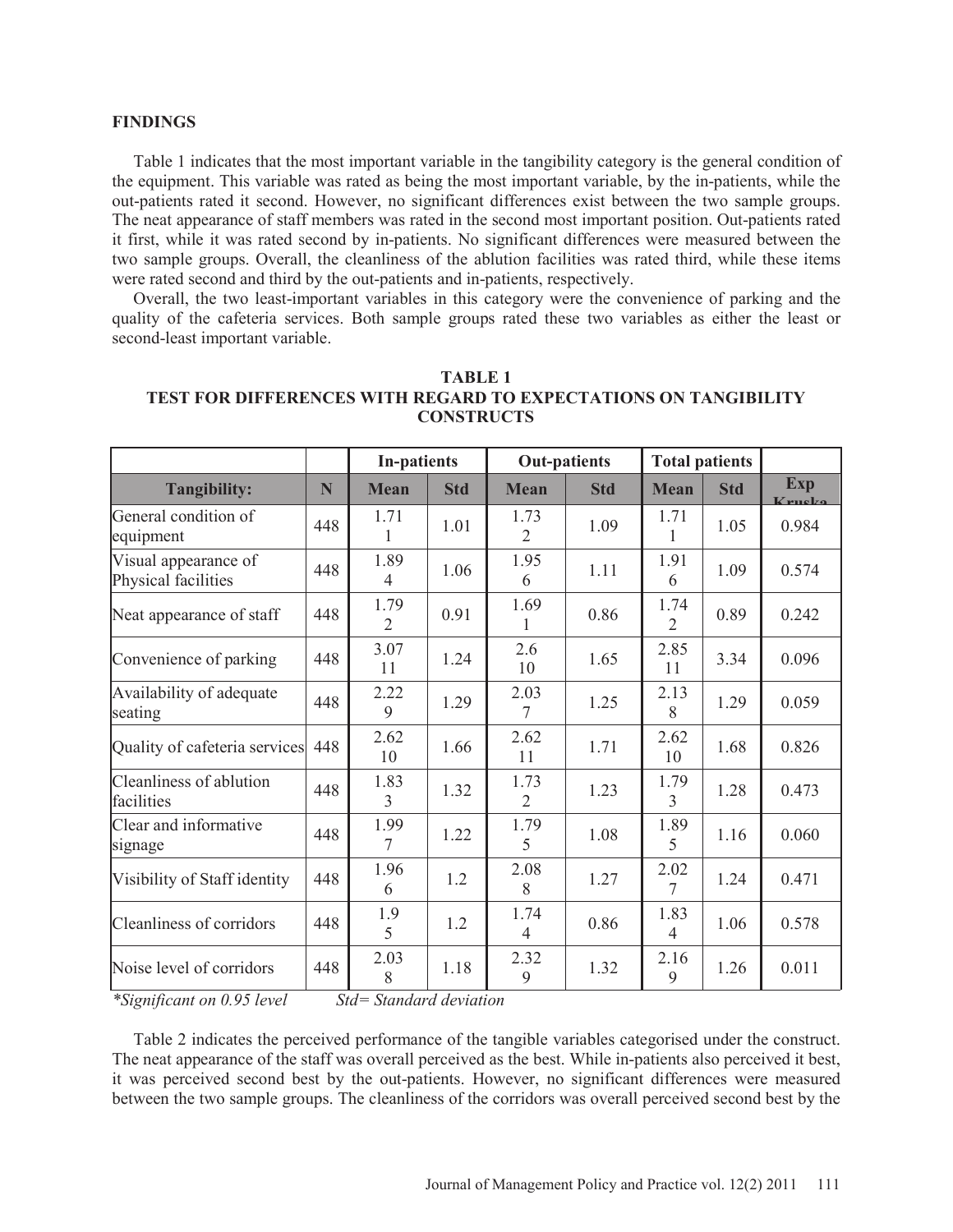sample. While the out-patients rated it best, it was rated in fifth position by the in-patients. However, no significant differences were measured between the two sample groups. Overall, the visual appearance of the physical facilities was rated third. While in-patients also rated it third, it was rated fourth by outpatients. No significant differences were, however, measured between the two sample groups.

 Overall, the convenience of the parking facilities was rated as the least-best perceived variable in this category. It was rated by both in- and out-patients as the least-best perceived variable.

|                                       |     | <b>In-patients</b>     |            |                        | <b>Out-patients</b> | <b>Total patients</b>  |            |                   |
|---------------------------------------|-----|------------------------|------------|------------------------|---------------------|------------------------|------------|-------------------|
| <b>Tangibility:</b>                   | N   | <b>Mean</b>            | <b>Std</b> | <b>Mean</b>            | <b>Std</b>          | <b>Mean</b>            | <b>Std</b> | <b>Prf Kruska</b> |
| General condition of<br>equipment     | 448 | 2.05<br>2              | 1.1        | 2.24<br>6              | 1.28                | 2.14<br>$\overline{4}$ | 1.19       | 0.143             |
| Visual appearance of<br>Physical      | 448 | 2.1<br>3               | 1.3        | 2.14<br>4              | 1.12                | 2.12<br>3              | 1.23       | 0.316             |
| Neat appearance of staff              | 448 | 1.91                   | 1.06       | 1.97<br>$\overline{2}$ | 1.1                 | 1.94<br>1              | 1.09       | 0.570             |
| Convenience of parking                | 448 | 3.58<br>11             | 1.76       | 3.63<br>11             | 1.69                | 3.6<br>11              | 1.73       | 0.732             |
| Availability of adequate<br>seating   | 448 | 2.78<br>9              | 1.57       | 2.57<br>8              | 1.29                | 2.68<br>8              | 1.46       | 0.541             |
| Quality of cafeteria<br>services      | 448 | 3.24<br>10             | 1.9        | 3.1<br>10              | 1.71                | 3.19<br>10             | 1.81       | 0.594             |
| Cleanliness of ablution<br>facilities | 448 | 2.47<br>8              | 1.53       | 2.29<br>7              | 1.44                | 2.39<br>7              | 1.49       | 0.187             |
| Clear and informative<br>signage      | 448 | 2.35<br>6              | 1.41       | 2.1<br>3               | 1.19                | 2.24<br>6              | 1.33       | 0.099             |
| Visibility of Staff identity          | 448 | 2.16<br>$\overline{4}$ | 1.24       | 2.22<br>5              | 1.22                | 2.19<br>5              | 1.23       | 0.437             |
| Cleanliness of corridors              | 448 | 2.18<br>5              | 1.35       | 1.95<br>1              | 0.1                 | 2.08<br>$\overline{2}$ | 1.22       | 0.377             |
| Noise level of corridors              | 448 | 2.39<br>7              | 1.3        | 2.66<br>9              | 1.3                 | 2.51                   | 1.32       | 0.012             |

## **TABLE 2 TEST FOR SIGNIFICANT DIFFERENCES WITH REGARD TO PERCEIVED PERFORMANCE ON TANGIBILITY CONSTRUCTS**

*\*Significant on 0.95 level Std= Standard deviation* 

 Table 3 indicates the expectations of the sample regarding the reliability-related construct. Overall, it seems as if the availability of doctors in this construct has been indicated as the most important (expected) variable in the construct. It was rated as the most important variable by each respective sample group; and no significant differences were measured between the two groups. Proper medical treatment was overall rated the second most-important variable; and it was rated second and third most-important variable by out-patients and in-patients, respectively.

 No significant differences were measured between the two groups. The overall third most- important variable in the reliability construct was the availability of prescribed medicine. It was also rated third and second by the out-patients and in-patients, respectively. The variable that was overall and individually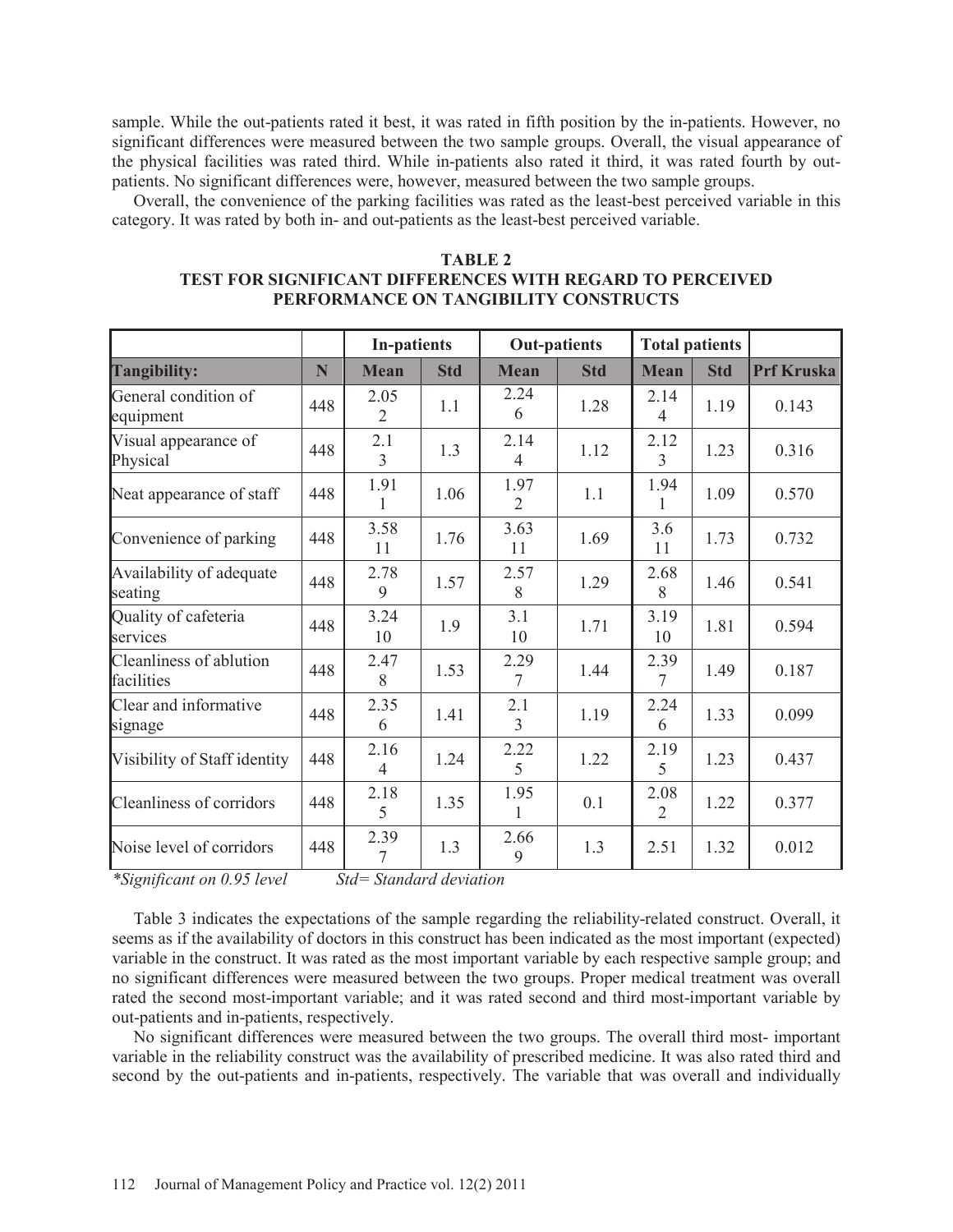rated as being least important was the dependability on medical staff. No significant differences were measured between the two sample groups.

|                                                     |     | <b>In-patients</b> |            | <b>Out-patients</b> |            | <b>Total patients</b>  |            |            |
|-----------------------------------------------------|-----|--------------------|------------|---------------------|------------|------------------------|------------|------------|
| <b>Reliability:</b>                                 | N   | <b>Mean</b>        | <b>Std</b> | <b>Mean</b>         | <b>Std</b> | <b>Mean</b>            | <b>Std</b> | <b>Sig</b> |
| Availability of prescribed<br>medicine              | 448 | 1.65<br>2          | 1.04       | 1.51                | 1.00       | 1.59<br>3              | 1.02       | 0.691      |
| Availability of nurses                              | 448 | 1.66<br>3          | 0.97       | 1.6<br>5            | 1.01       | 1.62<br>4              | 1.00       | 0.193      |
| Availability of doctors                             | 448 | 1.56               | 0.93       | 1.34                | 0.76       | 1.45                   | 0.86       | 0.004      |
| Proper information on<br>condition and treatment to | 448 | 1.69<br>5          | 1.11       | 1.59<br>4           | 0.94       | 1.64<br>5              | 1.04       | 0.238      |
| Proper medical treatment                            | 448 | 1.66<br>3          | 1.08       | 1.47<br>2           | 0.91       | 1.57<br>$\overline{2}$ | 1.02       | 0.033      |
| General trust in medical<br>staff                   | 448 | 1.8<br>6           | 1.09       | 1.83<br>6           | 1.17       | 1,82<br>6              | 1.13       | 0.927      |
| Dependability of medical<br>staff                   | 448 | 1.93<br>7          | 1.04       | 1.84<br>7           | 1.1        | 1.88<br>7              | 1.07       | 0.075      |

**TABLE 3 TEST FOR DIFFERENCES WITH REGARD TO EXPECTATIONS ON RELIABILITY CONSTRUCTS** 

*Significant on 0.95 level Std = standard deviation* 

 Table 4 indicates the perceived performance of the sample on the reliability construct. Overall, as well as individually, the best perceived variable in this construct was the availability of nurses. Significant differences were however measured between the two sample groups. Overall, the second best-perceived variable measured, was proper medical treatment. It was rated third and second by the out-patients and inpatients respectively.

 Significant differences between the two sample groups were measured. The overall third bestperceived variable is the availability of the doctors. It was rated second-best perceived by the out-patients and fifth by the in-patients. No significant difference was measured between the two sample groups. Overall, the least best-perceived variable in the reliability construct was dependability on the medical staff.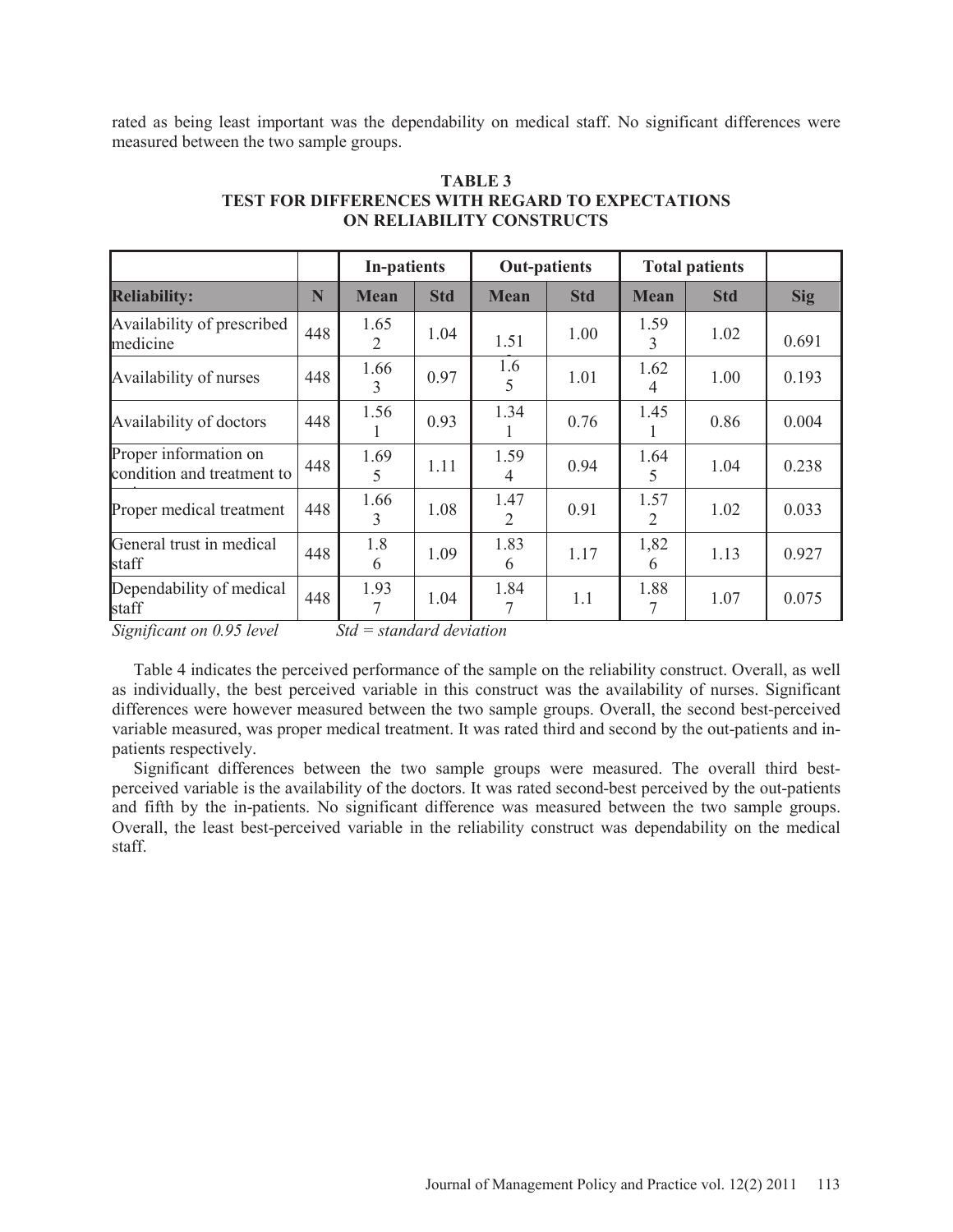## **TABLE 4 TEST FOR SIGNIFICANT DIFFERENCES WITH REGARD TO PERCEIVED PERFORMANCE ON RELIABILITY CONSTRUCTS**

|                                                     |     | <b>In-patients</b>     |            | <b>Out-patients</b> |            | <b>Total patients</b>  |            |            |
|-----------------------------------------------------|-----|------------------------|------------|---------------------|------------|------------------------|------------|------------|
| <b>Reliability:</b>                                 | N   | <b>Mean</b>            | <b>Std</b> | <b>Mean</b>         | <b>Std</b> | <b>Mean</b>            | <b>Std</b> | <b>Sig</b> |
| Availability of prescribed<br>medicine              | 448 | 2.1<br>3               | 1.24       | 2.52                | 1.56       | 2.28<br>6              | 1.41       | 0.009      |
| Availability of nurses                              | 448 | 1.96                   | 1.08       | 2.16                | 1.27       | 2.05                   | 1.18       | 0.171      |
| Availability of doctors                             | 448 | 2.15<br>5              | 1.24       | 2.18<br>2           | 1.29       | 2.16<br>3              | 1.88       | 0.334      |
| Proper information on<br>condition and treatment to | 448 | 2.2<br>6               | 1.21       | 2.34<br>4           | 1.31       | 2.26<br>5              | 1.26       | 0.306      |
| Proper medical treatment \                          | 448 | 2.03<br>$\overline{2}$ | 1.05       | 2.26<br>3           | 1.41       | 2.14<br>2              | 1.24       | 0.412      |
| Competence of medical<br>staff (General trust in    | 448 | 2.14<br>4              | 1.07       | 2.38<br>5           | 1.41       | 2.25<br>$\overline{4}$ | 1.25       | 0.309      |
| Dependability on medical<br>staff                   | 448 | 2.24<br>7              | 1.11       | 2.46<br>6           | 1.38       | 2.34<br>7              | 1.25       | 0.234      |

*Significant on 0.95level* Std = standard deviation

## **TABLE 5 TEST FOR SIGNIFICANT DIFFERENCES BETWEEN EXPECTATIONS AND PERCEIVED PERFORMANCE OF RELIABILITY**

|                                                  |      |      | <b>In-patients</b> |            |                        | <b>Out-patients</b> | <b>Total patients</b>     |            |                        |                        |               |
|--------------------------------------------------|------|------|--------------------|------------|------------------------|---------------------|---------------------------|------------|------------------------|------------------------|---------------|
| <b>Reliability:</b>                              | Em   | Pm   | $Em -$<br>Pm       | <b>Sig</b> | $\mathbf{E}\mathbf{m}$ | Pm                  | $Em-$<br>Pm               | <b>Sig</b> | $\mathbf{E}\mathbf{m}$ | Pm                     | $Em-$<br>Pm   |
| Availability of prescribed<br>medicine           | 1.65 | 2.1  | $-0.45$<br>5       | 0.0001     | 1.51                   | 2.52                | $-1.01$                   | 0.0001     | 1.59<br>3              | 2.28<br>6              | $-0.69$<br>6  |
| Availability of nurses                           | 1.66 | 1.96 | $-0.30$            | 0.0001     | 1.6                    | 2.16                | $-0.56$                   | 0.0001     | 1.62<br>4              | 2.05                   | $-043$        |
| Availability of doctors                          | 1.56 | 2.15 | $-0.59$            | 0.0001     | 1.34                   | 2.18                | $-0.84$<br>6              | 0.0001     | 1.45                   | 2.16<br>3              | $-0.71$       |
| Proper information on<br>condition and treatment | 1.69 | 2.2  | $-0.51$<br>6       | 0.0001     | 1.59                   | 2.34                | $-0.75$<br>5              | 0.0001     | 1.64<br>5              | 2.26<br>5              | $-0.62$<br>5. |
| Proper medical treatment                         | 1.66 | 2.03 | $-0.37$<br>4       | 0.0001     | 1.47                   | 2.26                | $-0.45$                   | 0.0001     | 1.57<br>$\overline{2}$ | 2.14<br>$\overline{2}$ | $-0.57$<br>4  |
| General trust in medical<br>staff                | 1.8  | 2.14 | $-0.34$            | 0.0001     | 1.83                   | 2.38                | $-0.55$<br>$\overline{2}$ | 0.0001     | 1.82<br>6              | 2.25<br>4              | $-0.43$       |
| Dependability of medical<br>staff                | 1.93 | 2.24 | $-0.31$<br>2       | 0.0001     | 1.83                   | 2.46                | $-0.63$<br>$\overline{4}$ | 0.0001     | 1.88                   | 2.34                   | $-0.46$<br>3  |

*Em = Expectations mean Pm = Perceived performance mean Significant on 0.95 level*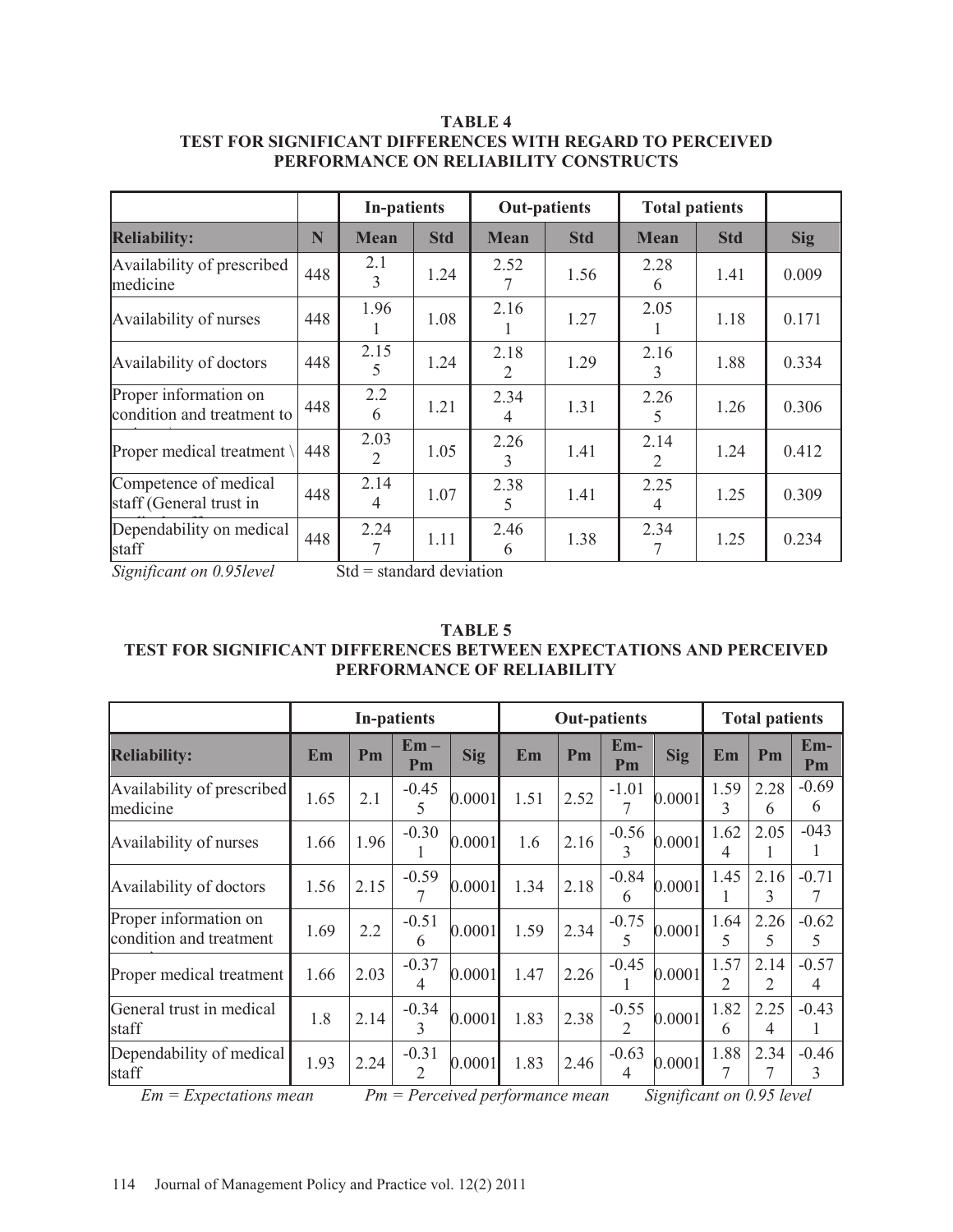Significant differences exist between expectations and perceived performance for both in- and outpatients on all reliability variables (Table 5). This is an indication that expectations had not been met. The overall smallest deviation between expectations and perceived performance was measured in terms of both the availability of nurses and the competence of the medical staff. In both cases, in-patients were less dissatisfied with the two variables. In terms of the availability of nurses, it was rated in fourth position in terms of overall expectations in this construct.

 In the case of the competence of the medical staff, it was rated in sixth position in terms of expectations. The overall third-smallest gap was measured in terms of the dependability of the medical staff. It was however rated in last position in terms of expectations. In-patients were less dissatisfied compared with out-patients.

 The variable in this category that was rated overall as the most unsatisfactory, was the availability of doctors. In-patients indicated the highest level of dissatisfaction with regard to this variable. Significant differences exist between the expectations and the perceived performance levels for both in-and outpatients on all tangibility variables (Table 6). This is an indication that expectations have not been met.

## **TABLE 6 TEST FOR SIGNIFICANT DIFFERENCES BETWEEN EXPECTATIONS AND PERCEIVED PERFORMANCE OF TANGIBILITY**

|                                             |                           |                    | <b>In-patients</b>       |                                    |                           | <b>Out-patients</b>       | <b>Total patients</b>     |                            |                         |                        |                          |
|---------------------------------------------|---------------------------|--------------------|--------------------------|------------------------------------|---------------------------|---------------------------|---------------------------|----------------------------|-------------------------|------------------------|--------------------------|
| <b>Tangibility:</b>                         | <b>Exp</b><br><b>Mean</b> | <b>Prf</b><br>Mean | Gap                      | <b>Kruska</b><br>Gap               | <b>Exp</b><br><b>Mean</b> | <b>Prf</b><br><b>Mean</b> | Gap                       | <b>Kruska</b><br>Gap       | Exp<br><b>Mean</b> Mean | Prf                    | Gap                      |
| General condition of<br>equipment           | 1.71                      | 2.05               | $-0.34$<br>5             | 0.0001                             | 1.73                      | 2.24                      | $-0.51$<br>10             | 0.0001                     | 1.71                    | 2.14<br>$\overline{4}$ | $-0.43$<br>7             |
| Visual appearance of<br>Physical facilities | 1.89                      | 2.1                | $-0.21$<br>$\mathcal{E}$ | 0.0001                             | 1.95                      | 2.14                      | $-0.19$<br>$\overline{2}$ | 0.0001                     | 1.91<br>6               | 2.12<br>3              | $-0.21$<br>3             |
| Neat appearance of staff                    | 1.79                      | 1.91               | $-0.12$<br>1             | 0.0001                             | 1.69                      | 1.97                      | $-0.28$<br>$\overline{4}$ | 0.0001                     | 1.74<br>2               | 1.94<br>1              | $-0.2$<br>$\overline{2}$ |
| Convenience of parking                      | 1.07                      | 3.58               | $-2.51$<br>11            | 0.0001                             | 2.6                       | 3.63                      | $-1.03$<br>11             | 0.0001                     | 2.85<br>11              | 3.6<br>11              | $-0.75$<br>11            |
| Availability of adequate<br>seating         | 2.22                      | 2.78               | $-0.56$<br>8             | 0.0001                             | 2.03                      | 2.57                      | $-0.54$<br>9              | 0.0001                     | 2.13<br>8               | 2.68<br>8              | $-0.55$<br>8             |
| Quality of cafeteria<br>services            | 2.62                      | 3.24               | $-0.62$<br>9             | 0.0001                             | 2.62                      | 3.1                       | $-0.48$<br>9              | 0.0001                     | 2.62<br>10              | 3.19<br>10             | $-0.57$<br>9             |
| Cleanliness of ablution<br>facilities       | 1.83                      | 2.47               | $-0.64$<br>10            | 0.0001                             | 1.73                      | 2.29                      | $-0.56$<br>10             | 0.0001                     | 1.79<br>3               | 2.39<br>7              | $-0.6$<br>10             |
| Clear and informative<br>signage            | 1.99                      | 2.35               | $-0.36$<br>6             | 0.0001                             | 1.79                      | 2.1                       | $-0.31$<br>5              | 0.0001                     | 1.89<br>5               | 2.24<br>6              | $-0.35$<br>6             |
| Visibility of Staff<br>identity             | 1.96                      | 2.16               | $-0.2$<br>$\overline{2}$ | 0.0001                             | 2.08                      | 2.22                      | $-0.14$<br>1              | 0.0001                     | 2.02<br>7               | 2.19<br>5              | $-0.17$<br>1             |
| Cleanliness of corridors                    | 1.9                       | 2.18               | $-0.28$<br>4             | 0.0001                             | 1.74                      | 1.95                      | $-0.21$<br>3              | 0.0001                     | 1.83<br>4               | 2.08<br>$\overline{2}$ | $-0.25$<br>4             |
| Noise level of corridors                    | 2.03                      | 2.39               | $-0.36$<br>6             | 0.0001                             | 2.32                      | 2.66                      | $-0.34$<br>8              | 0.0001                     | 2.16<br>9               | 2.51<br>$\mathbf Q$    | $-0.35$<br>5             |
| $Em = Expectations mean$                    |                           |                    |                          | $Pm = Percentage$ performance mean |                           |                           |                           | *Significant on 0.95 level |                         |                        |                          |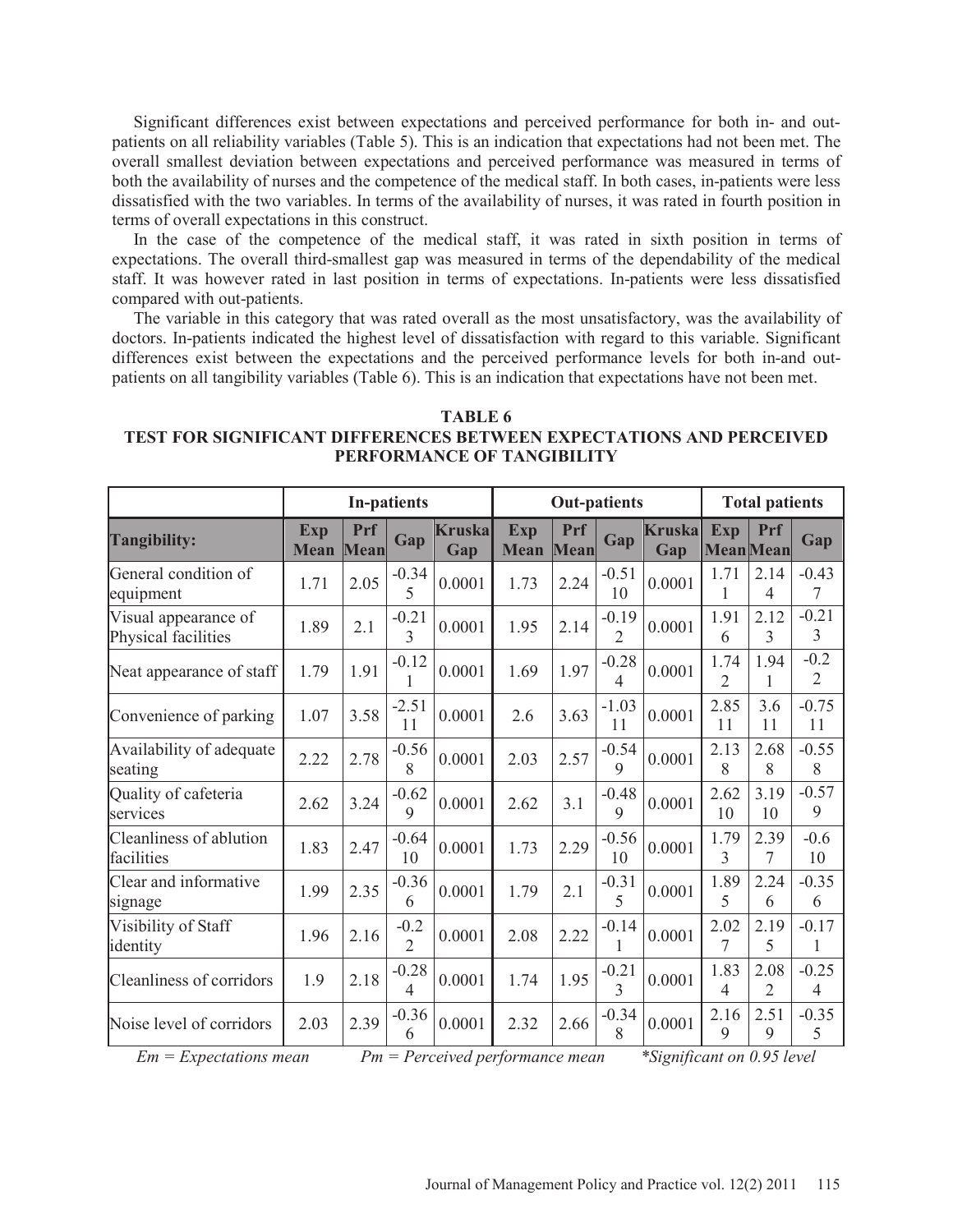The overall smallest deviation between expectations and perceived performance is measured in terms of the visibility of staff identities, where out-patients are less dissatisfied than in-patients. This variable was rated seventh in terms of expectations, and fifth in terms of perceived performance of the hospital's tangibility-related services.

 The overall second smallest deviation between expectations and perceived performance is the neat appearance of staff members. In-patients are less dissatisfied with this variable. In terms of the total sample's expectations it was also rated in second position.

 The variable in this category that was perceived most dissatisfied was convenience of parking. Inpatients indicated the highest level of dissatisfaction with regard to this variable. This variable was rated less important in terms of expectations, however.

#### **CONCLUSIONS AND MANAGEMENT IMPLICATIONS**

 According to numerous newspaper reports, service delivery in public hospitals is under suspicion. The purpose of this paper was, thus, to examine reliability and tangibility as determinants of service quality in government-controlled hospitals in South Africa. The results of the investigation hold important implications for future planning and development in the South African healthcare industry -- and more specifically in public hospitals. Service managers should take cognisance of the most important service quality issues identified in this investigation.

 The overall-most important variable in the service tangibility category was the general condition of equipment, while the neat appearance of staff members was overall rated second-most important variable, followed by the cleanliness of the ablution facilities in third position. In terms of perceived performance, the neat appearance of the staff was overall perceived best, while the cleanliness of the corridors was overall perceived second best by the sample. Overall, the visual appearance of the physical facilities was rated third. Expectations were, however, not met -- which resulted in dissatisfaction. The overall two least-important variables in this category were the convenience of parking and the quality of the cafeteria services.

 In terms of their expectations, the availability of doctors and the availability of medical treatment for patients were identified as the two most-important variables of service reliability. The availability of nurses and proper medical treatment were rated first and second in terms of perceived performance of the hospitals. However, measurements confirmed that satisfaction was never met. Therefore, it is important to communicate these findings to the respective individuals or groups who are taking responsibility for satisfying patients' needs, particularly in public hospitals.

 These tested variables should be broken down into individual components in order to arrive at a better understanding of what is expected by the patients in the reliability-related category.

 The importance of these findings is that they contribute towards a constructive paradigm shift that incorporates the benefits of an improved perception of service delivery that is not necessarily limited to the public health sector. Based on the findings of this study, it can be recommended that the public health sector should consider investment in, firstly, an analysis of patients' perceptions of the performance of a hospital on an ongoing and formalised basis; and secondly, of proper staff and management training sessions in order to address issues of dissatisfaction that result from the survey.

 With regard to specific outcomes, service managers should be aware of the various gaps in performance in the service-reliability dimension, such as the availability of doctors and nurses.

 In conclusion, the findings of this study have clearly identified important positive and negative perceptions regarding healthcare services provided by the hospital under examination. These findings substantiate the conclusion that it is imperative hospital management should take the necessary measures to improve the perceived performance of the hospital. A similar approach could be considered and implemented to satisfy the needs of in-patients and out-patients overall, since no significant differences were found between the two groups.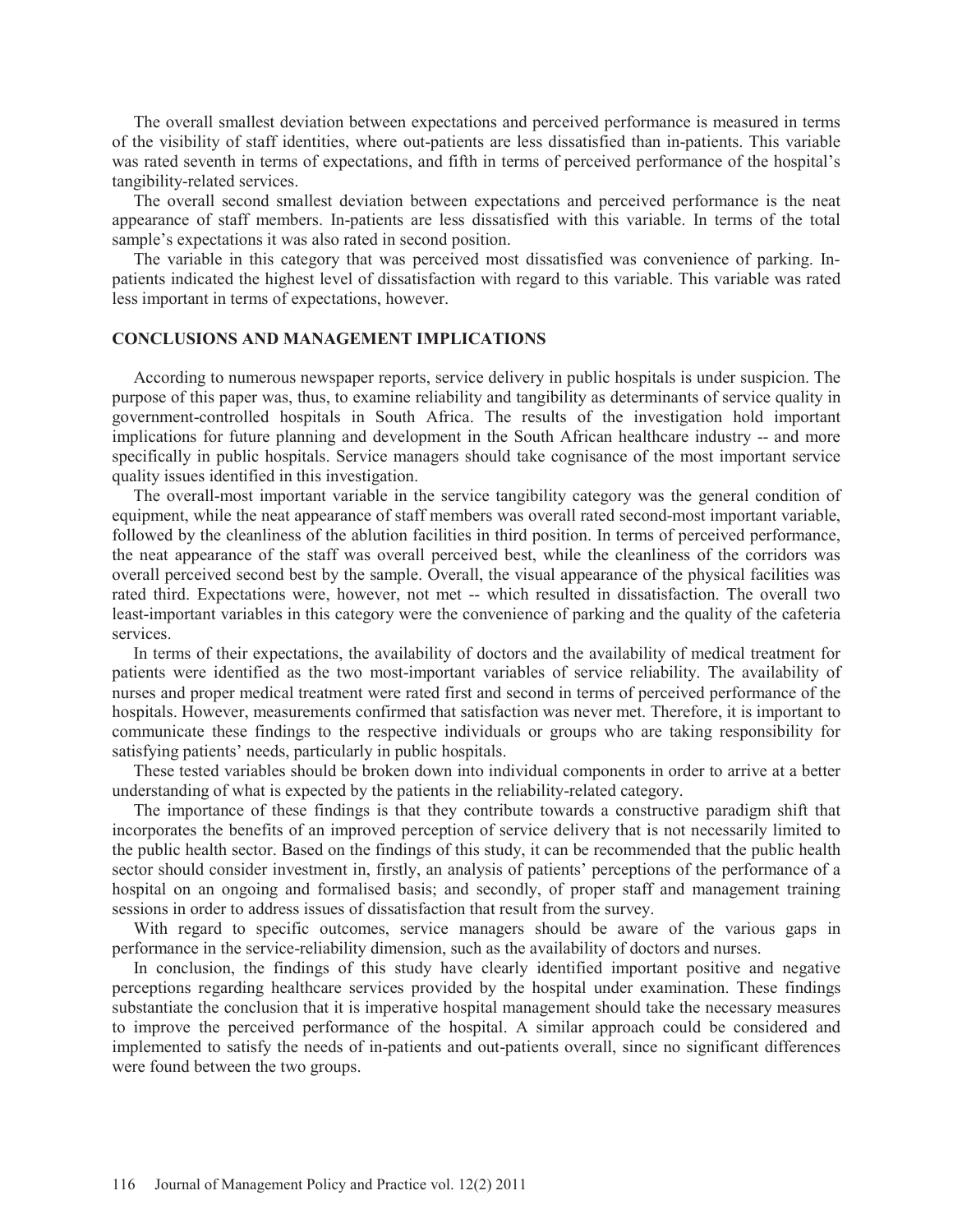As the aim of the survey was to identify broad categories of service-related constructs, it is suggested that in areas of noticeably weak performance, steps should be taken to explore more individual aspects under the particular heading of reliability, and to subject these to an extensive investigation.

## **REFERENCES**

Akter, S., Hani, U. & Upal, M.(2008). Service Quality Perception and Satisfaction, A study in suburban Public Hospitals in Bangladesh. *International Journal of Services Research,* February (Special Issue), *125-145.*

Andaleeb, S.S. (2001). Service-quality perceptions and patient satisfaction, a study of hospitals in the developing countries. *Social Science & Medicine*, 52, (9), 1359-70.

Arries, E. J. & Newman, O.( 2008). Outpatients' Experiences of Quality-Service Delivery at a Teaching Hospital in Gauteng. *Health SA Gesondheid,* 13, (1), 40-54.

Bakera, J. & Lamb, C.W. (1992). Physical Environment as a Hospital-Marketing Tool. *Journal of Hospital Marketing*, 6, (2), 25 – 35.

Berry, L.L. & Parasuraman, A. (1991). *Marketing services. Competing through quality*. New York, The Free Press.

Berry, L.L., Zeithaml, V. & Parasuraman, A. (1988). The service-quality puzzle. *Business Horizons*, Sept-Oct, 35-43.

Boshoff, C. & Du Plessis, P.J. (2009). *Services Marketing, A Contemporary Approach.* Juta and Company Ltd.

Conway, T. & Wilcox, S. (2000). Relationship-based services marketing. The case of the new primary care groups in the National Health Services (UK). *The international journal of public sector management,* 13, (1), 68-84.

De Jager, J.W. & Du Plooy, T. (2009). *Reliability as a determinant of service quality in the South African public health care system.* Global business and technology association. 2009. 11<sup>th</sup> International conference. Business strategies and technological innovations for sustainable development, creating global prosperity for humanity. 2009. Prague, Czeck Republic, (7 - 11 July), 580-587.

Grönroos, C. (1984). A Service-quality model and its marketing implications. *European Journal of Marketing*, 18, (4), 36-44.

Grönroos, C. (1990). *Service Management and Marketing*. Massachusetts, Lexington Books.

Gunawardane, G. (2004). Measuring reliability of service systems using failure rates, Variations and extensions. The International Journal of Quality and Reliability Management, 21, (4/5), 578.

Gunes, M. & Deveci, I. (2002). Reliability of service systems and an application in student office. *International Journal of Quality and Reliability Management*, 19, (2), 206-211.

Hutton, J.D. & Richardson, L.D. (1995). The role of the facility and physical environment on consumer attitudes, satisfaction, quality assessments, and behaviours. Healthcare Management Review, 20(2), Spring, 48-61.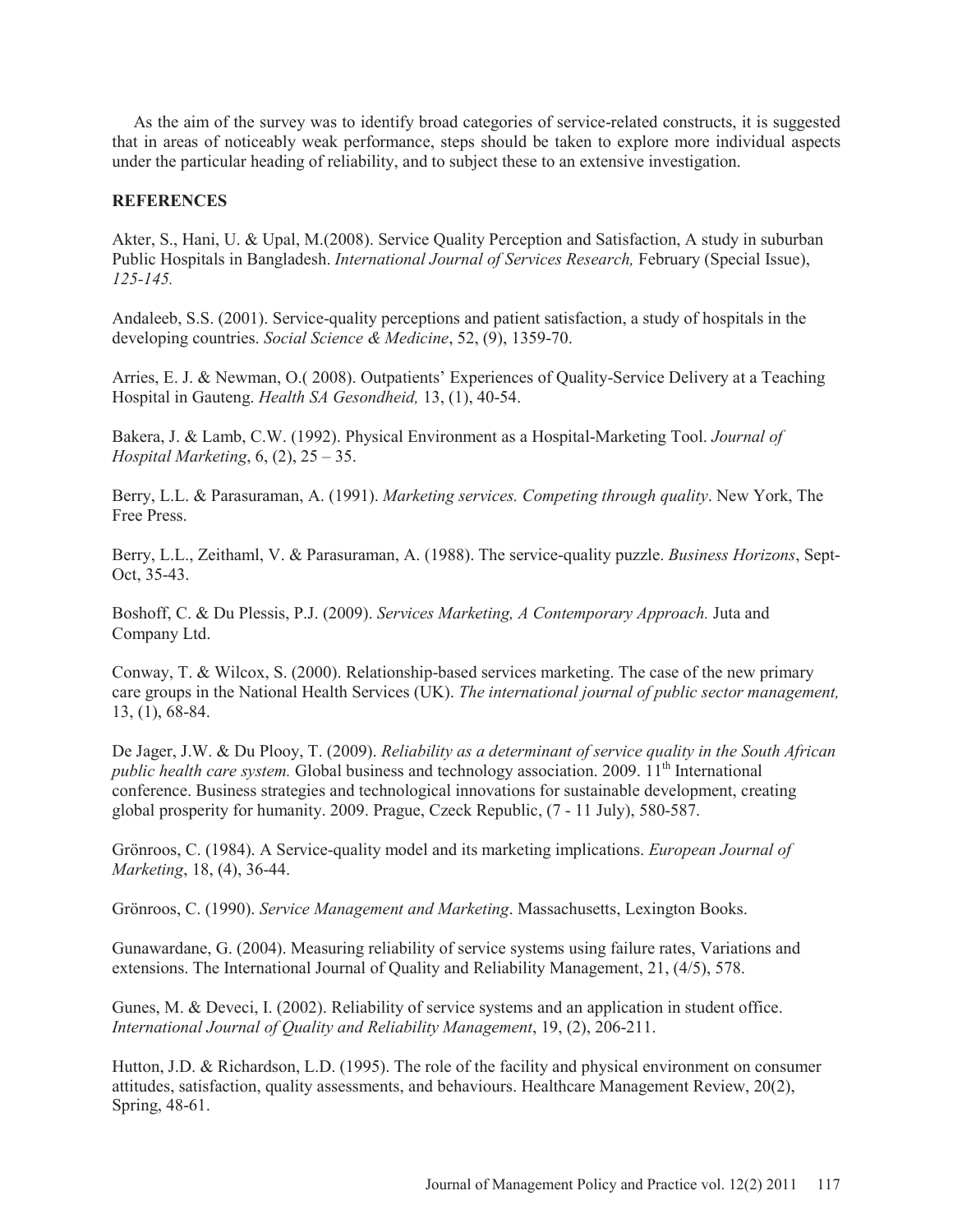Jabnoun, N. & Chaker, M. (2003). Comparing the quality of private and public hospitals. *Managing Service Quality*, 3(4), 290-99.

James, C. (2005) *Manufacturing's prescription for improving healthcare quality*. Hospital Topics, 83, (1), 2-8.

Kara, A., Lonial, S., Tarim, M. & Zaim, S. (2005). A paradox of service quality in Turkey, The seemingly contradictory relative importance of tangible and intangible determinants of service quality. *European Business Review.* 17,(1), 15 – 20.

Kerfoot, K. (2007). Patient Satisfaction and High-Reliability Organizations, What's the Connection? *Nursing Economics*. 25,(2), Mar/Apr, 119-121.

Kotler, P. & Armstrong, G. (2010). *Principles of marketing.* Global and Southern African perspectives. Cape Town, Prentice Hall.

Lindelow, M. & Wagstaff, A. (2003). *Health facility surveys, an introduction.* World Bank Policy Research Working Paper.

Murthy, V.N.R. & Okunade, A.A. (2008). *The core determinants of health expenditure in the African context: Some econometric evidence for policy*. *Health policy*.

Øvretveit, J. (2004). Formulating a health quality improvement strategy for a developing country. *International Journal of Health Care Quality Assurance*, 17, (7), 368-376.

Palmer, A. (2008). *Principles of Services Marketing.* McGraw-Hill.

Parasuraman, A., Zeithaml, V., & Berry, L.L. (1985). A conceptual model of service quality and its implications for further research. *Journal of Marketing*, 49(4), 41-50.

Parasuraman, A., Zeithaml, V., & Berry, L.L. (1988). SERVQUAL, a multiple-item scale for measuring customer perceptions of service quality. *Journal of Retailing*, 64(1), 12-37.

Rivers, P.A. & Glover, S.H. (2008). Health care competition, strategic mission, and patient satisfaction, research model and propositions. *Journal of Health Organisation and Management*. 22, (6), 627-641.

Sajid, M.S. & Baig, M.K. (2007). Quality of health care, an absolute necessity for public satisfaction. *International Journal of Health Care Quality Assurance*, 20(6), .545 – 548.

Sewell, N. (1997). Continuous quality improvement in acute health care, creating a holistic and integrated approach. International Journal for Health Care Quality Assurance, 10(1), 20-26.

Sohail, M.( 2003). Service quality in hospitals, more favourable than you might think. Managing Service Quality, 13(2), 197-206.

Solomon, R. B. (2004), Health Care Reform and the Crisis of HIV and AIDS in South Africa. North England Journal of Medicine , July, 81-92.